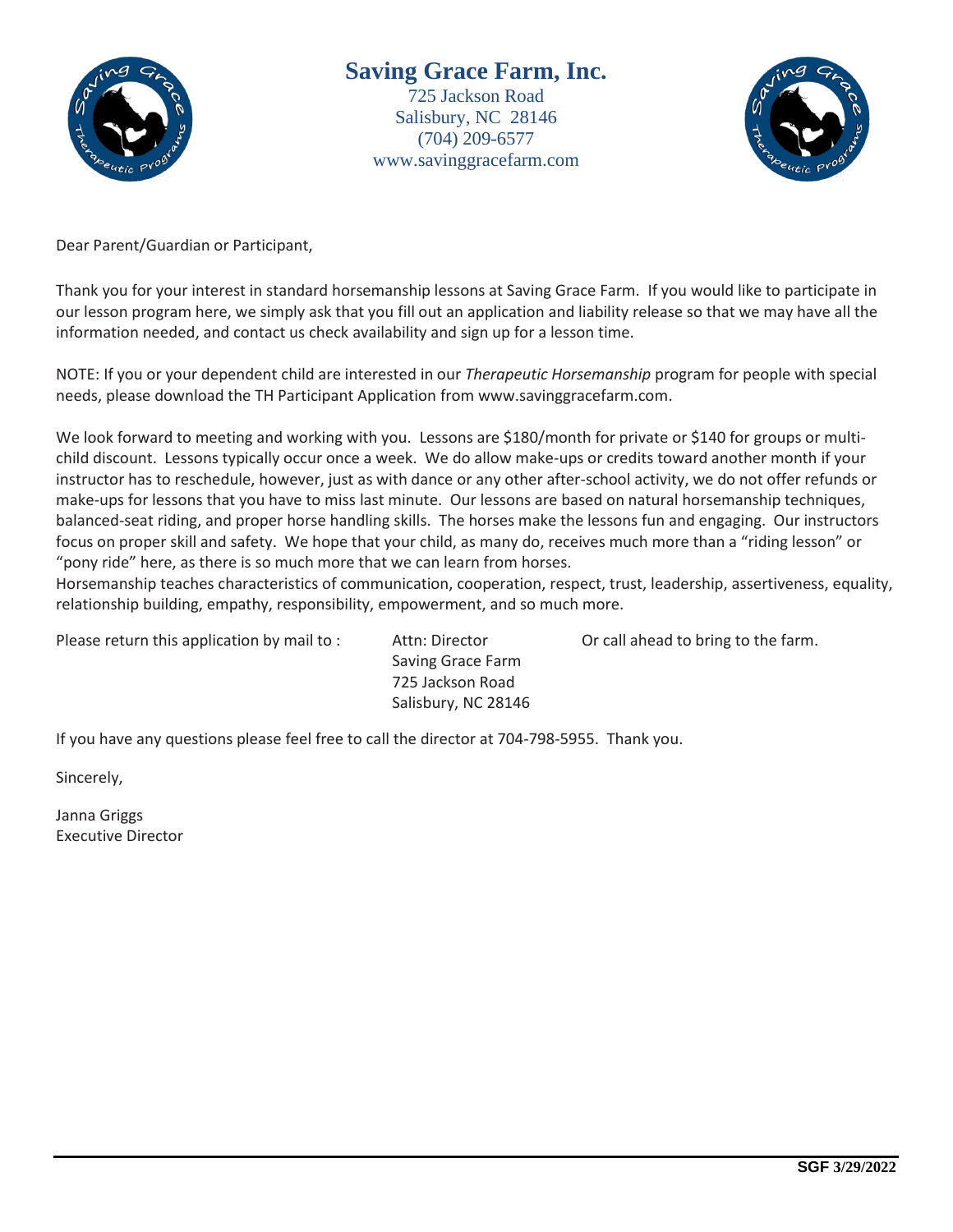# **Lesson Application GENERAL INFORMATION**

## **PHOTO/VIDEO RELEASE**

 $\overline{\phantom{0}}$  DO

## \_\_DO NOT

consent to and authorize the use and reproduction by Saving Grace Farm of any and all photographs and any other audio/visual materials taken of me for promotional material, educational activities, exhibitions or for any other use for the benefit of the program. I understand that upon consent the material will only be used in a respectful manner and only by the center named above.

| Signature:                             |                                  | Date:  |  |
|----------------------------------------|----------------------------------|--------|--|
|                                        | Client, Parent or Legal Guardian |        |  |
| In the event of an emergency, contact: |                                  |        |  |
| Name:                                  | Relation:                        | Phone: |  |
| Name:                                  | Relation:                        | Phone: |  |
| Name:                                  | Relation:                        | Phone: |  |

In the event emergency medical aid/treatment is required due to illness or injury during the process of receiving services, or while being on the property of the agency, Saving Grace Farm will:

1. Secure and retain medical treatment and transportation if needed. (i.e. providing First Aid or for major concerns callings 911)

2. Release client records upon request to the authorized individual or agency involved in the medical emergency treatment.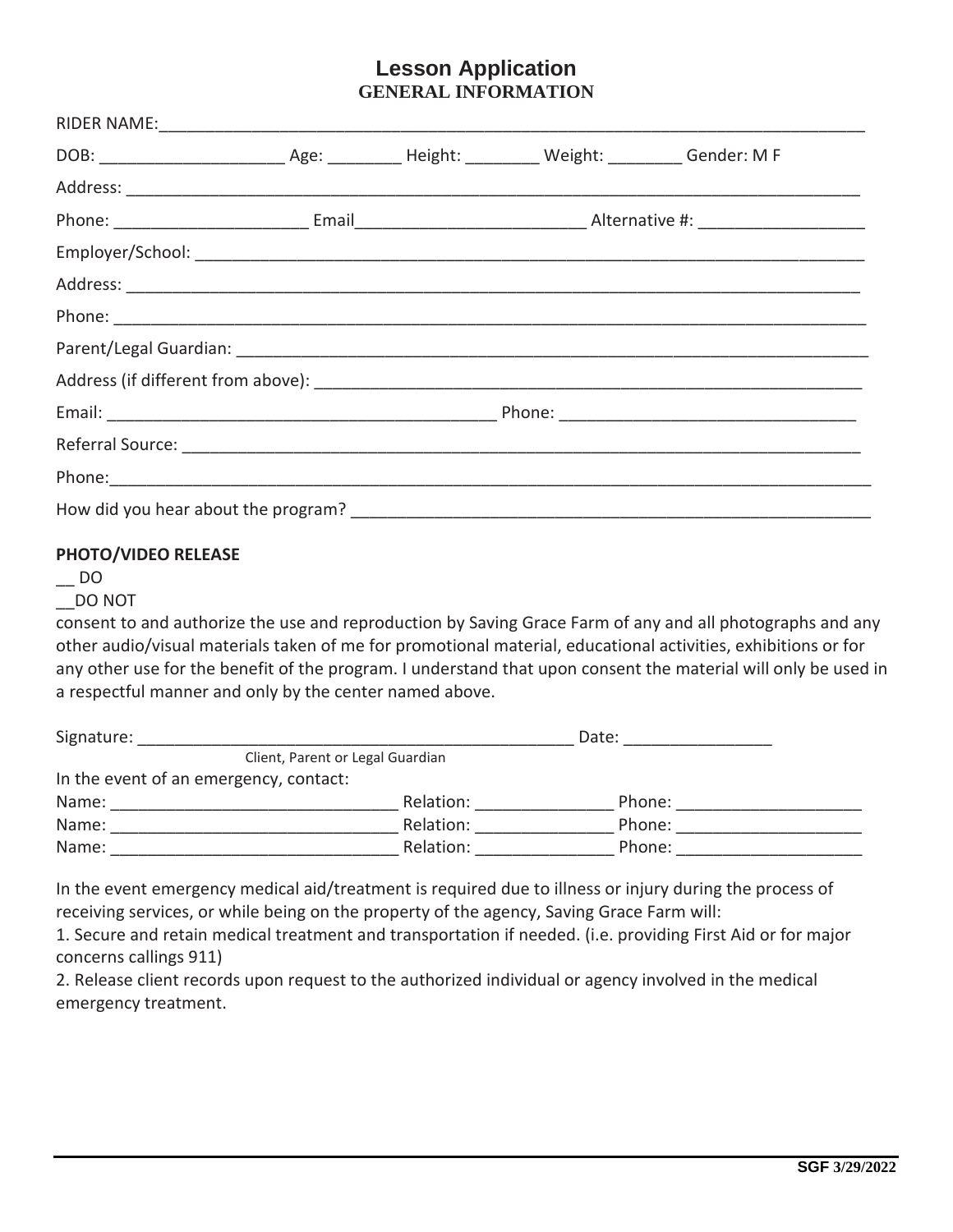| $m$ $g$<br>w<br>$\mathfrak{g}^{\mathfrak{d}}$ |                     | <b>Liability Release Form</b> |        |      |  |
|-----------------------------------------------|---------------------|-------------------------------|--------|------|--|
| ÷<br>erapeutic                                | <b>CLIENT NAME:</b> |                               | AGE:   |      |  |
| Address:                                      |                     | City:                         | State: | Zip: |  |

#### PLEASE READ CAREFULLY BEFORE SIGNING

- A. I UNDERSTAND THAT Saving Grace Farm and Saving Grace Therapeutic Programs (SGTR) are in an outdoor location in nature with various hazards including, but not limited to: ponds, ditches, steep inclines, animals, insects, poison oak/ivy, snakes, etc. and that there are inherent risks always present in such a location. Knowing these risks, I will be responsible for myself, my children and our own safety.
- B. I UNDERSTAND THAT horseback riding and horse activities are classified as a rugged recreational sport activity, and that there are numerous obvious and non-obvious inherent risks always present in such activity despite all safety precautions. I further understand that no horse is completely predictable, and that even well trained horses can become frightened and spook, may divert from its training and act according to its natural survival instincts which may include, but are not limited to: sudden stopping, stopping short, changing directions or speed at will, shifting its weight, bucking, rearing, kicking, biting, or running from danger.
- C. I UNDERSTAND THAT Saving Grace Farm or SGTR are not responsible for total or partial acts, occurrences, or elements of nature that can scare a horse, cause it to fall, or react in some other unsafe way. Some examples are: Thunder, lightening, rain, wind, water, wild or domestic animals, insects, and reptiles.
- D. I UNDERSTAND THAT participants must not carry loose items around horses which may fall, blow away, flap in the wind, bounce, or make sharp noises, possibly scaring a horse. Some examples are cameras, hats not securely fastened under chin, toys. Riders should not make sharp, loud noises, such as screaming or yelling, which may scare a horse.
- E. I AGREE THAT should emergency medical treatment be required, I and/or my own accidental/medical insurance company **shall pay for all** such incurred expenses. My accidental/medical insurance company is
- \_\_\_\_\_\_\_\_\_\_\_\_\_\_\_\_\_\_\_\_\_\_\_\_\_\_\_\_\_\_\_\_\_\_\_\_\_\_\_\_\_\_\_\_\_\_\_\_. F. I UNDERSTAND THAT all riders must wear protective headgear.
- G. **I AGREE THAT** pursuant to the General Statutes of North Carolina, Chapter 99E, Special Liability Provisions, Article 1, Equine Liability Activity Liability, and under the terms set forth herein, I, the participant (or parent if under 18), and on behalf of my child and/or legal ward, heirs, administrators, personal representatives or assigns, do agree to hold harmless, release, and discharge Saving Grace Farm or SGTR, their owners, agents, employees, volunteers, officers, directors and all others acting on their behalf, of and, from all claims, demands, causes of action and legal liability, whether the same be known or unknown, anticipated or unanticipated, due to Saving Grace Farm or SGTR's and their associates ordinary negligence, and I do further agree that except in the event of Saving Grace Farm' or SGTR's gross negligence and willful and wanton misconduct, I shall not bring any claims, demands, legal actions and causes of action, against this stable and its associates as stated above in this clause, or any economic and non-economic losses due to bodily injury, death, property damage, sustained by me and /or my minor child and/or legal ward in relation to the premises and operations of this control of Saving Grace Farm or SGTR, whether on or off the premises of this stable.

### **WARNING**

Under North Carolina Law, an equine activity sponsor or equine professional is not liable for an injury to or the death of a participant in equine activities resulting exclusively from the inherent risks of equine activities. Chapter 99E of the North Carolina General Statutes.

### **I/WE, THE UNDERSIGNED, HAVE READ AND UNDERSTAND THE FOREGOING AGREEMENT, WARNINGS, RELEASE , AND ASSUMPTION OF RISK.**

\_\_\_\_\_\_\_\_\_\_\_\_\_\_\_\_\_\_\_\_\_\_\_\_\_\_\_\_\_\_\_\_\_\_\_\_\_\_\_\_\_\_\_\_\_\_\_\_\_\_\_\_\_\_\_\_\_\_\_\_\_\_\_\_\_\_\_\_\_\_\_\_\_\_\_\_\_\_\_\_\_\_\_

**Signature of Participant if over 18** (Parent/Guardian if under 18) Date

**\_\_\_\_\_\_\_\_\_\_\_\_\_\_\_\_\_\_\_\_\_\_\_\_\_\_\_\_\_\_\_\_\_\_\_\_\_\_\_\_\_\_\_\_\_\_\_\_\_\_\_\_\_\_\_\_\_\_\_ \_\_\_\_\_\_\_\_\_\_\_\_\_\_\_\_\_\_\_\_**

**Home Phone Business Phone Mobile Phone Email address**